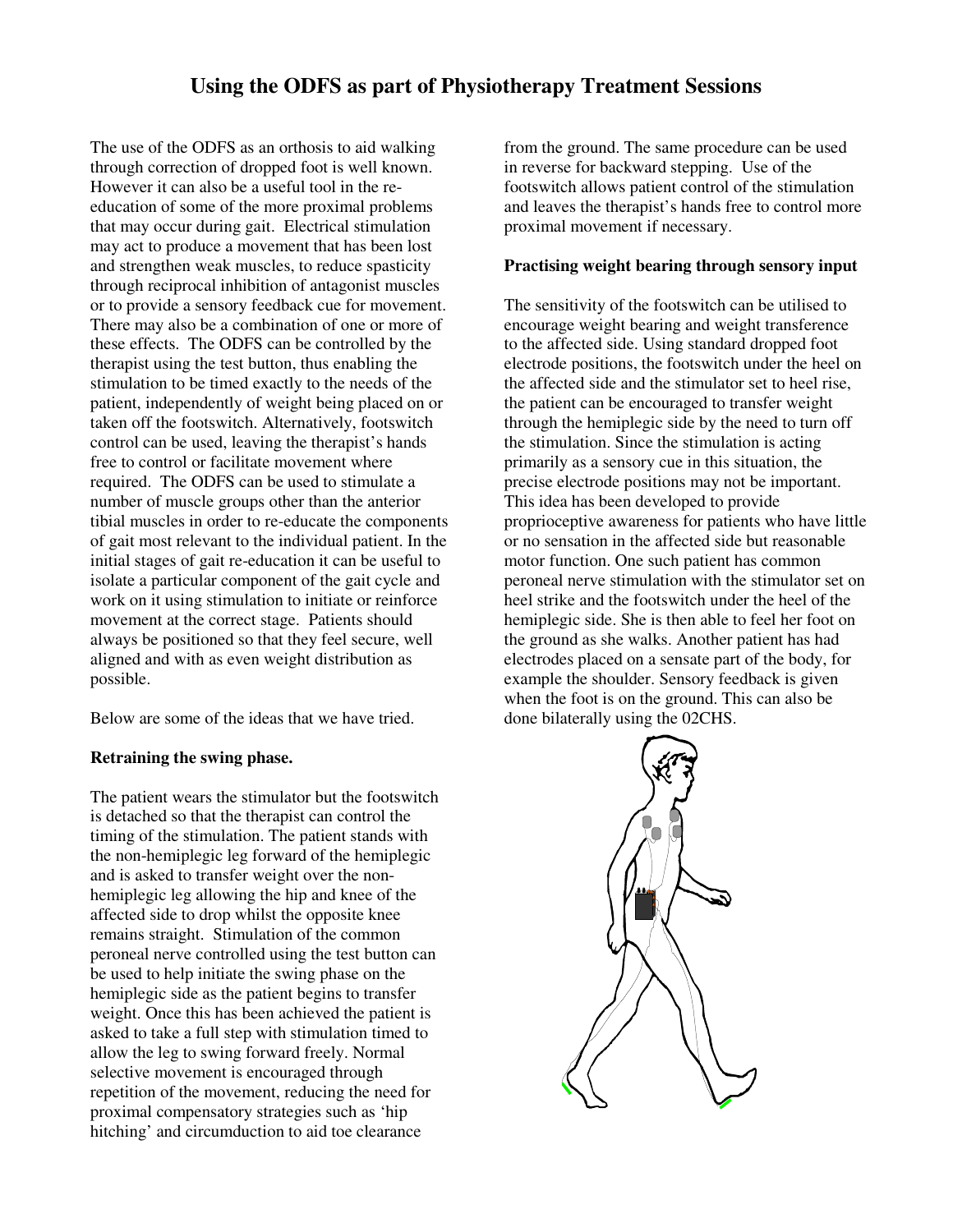### **Practising weight bearing through stimulation of quadriceps and gluteal muscles.**

The quadriceps and or gluteal muscles can be stimulated to give patients greater confidence in placing weight through the hemiplegic side. For quadriceps stimulation 70mm electrodes are placed with the active over the motor point of vastus lateralis and the indifferent over the motor point of vastus medialis. The ODFS is set to heel strike and the foot switch placed under the heel on the affected side. The patient is asked to transfer their weight to the affected side in standing, the therapist giving manual guidance and support as necessary. It may be necessary to increase the TIME control fully to maintain the stimulation for the maximum time and to use a moderate RISING EDGE RAMP to give a smooth comfortable contraction, thus avoiding increased spasticity and possible hyperextension of the knee.

Patients who exhibit retraction at the hip or who have weakness and instability at the pelvis may benefit from stimulation of the gluteal muscles during weight transference in standing to improve alignment and reduce the tendency for the knee to hyperextend during weight bearing. Electrode positioning will vary depending on whether more hip extension or abduction is required. The active electrode is placed adjacent to the sacrum over gluteus maximus and the indifferent about a hand's width below and lateral to it over gluteus medius. This is generally the best position for hip extension. If a greater influence of abduction is required reversing the polarity of the electrodes will increase the effect of gluteus medius. Stimulation begins, eliciting hip extension, as weight is placed on the





footswitch set on heel strike on the affected side. In some cases the sensation of stimulation in this application may become uncomfortable before a muscle contraction occurs. However, the sensation may act as a cue to remind the patient of the need to activate the muscle themselves, comparable to manual facilitation of movement from the therapist. With a foot switch under the heel of the effected side set the ODFS to heal strike. This will cause the stimulation to occur throughout the stance phase. There has been some recent success with an incomplete spinal cord injured patient who developed some active hip extension after only one month's daily use of gluteal stimulation with the ODFS. An O2CHS will be needed if dropped foot also has to be corrected. If electrodes are to be worn for any length of time ensure that pressure marking cannot occur from sitting on electrodes or cables.

#### **Stimulation for 'push off'**

The calf muscles can be stimulated to improve 'push off' and therefore forward propulsion at terminal stance, to put some 'spring' back into the walking pattern. The active electrode is placed over the belly of the muscle with the indifferent a hand's width below it. Either 50 or 70 mm electrodes can be used depending on the size of the patient. When used in gait, stimulation is best controlled with the footswitch placed under the first metatarsal head. If some RISING EDGE RAMP is used stimulation starts at mid stance and addition of some extension allows the stimulation to continue until the toe leaves the ground. A sounder is useful to help judge the exact timing of the stimulation.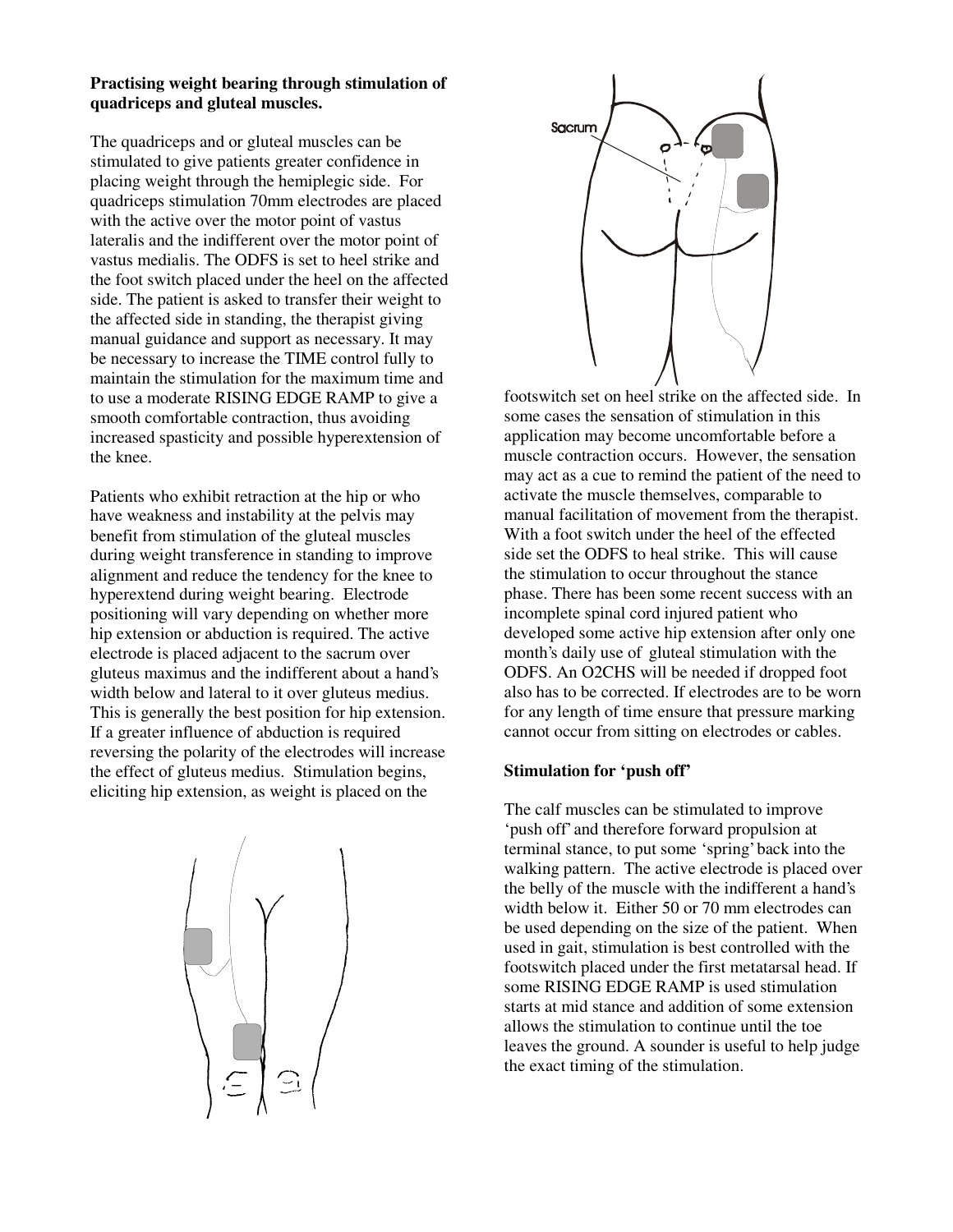

### **Encouraging release of the hip and knee to initiate swing – hamstring stimulation**

It is frequently difficult for hemiplegic patients to achieve selective release of the hip and knee when initiating the swing phase of gait. Stimulation of the hamstrings will often help to address this problem and prevent the 'hip hitching' that so often occurs. Stimulation can either be triggered manually using the test button or by a footswitch placed under the heel and set on heel rise so that the patient triggers the stimulation himself, leaving the therapist free to control or facilitate movement proximally or distally. When using a foot switch, set the time quite short so the stimulation ends at mid swing, allowing the knee then to extend.

If a second ODFS is available, common peroneal stimulation can be used to correct dropped foot in the usual way, triggered by a footswitch and the hamstrings can be stimulated using the test button. This enables hamstring stimulation to be timed to the exact point it is needed in the gait cycle. As well as assisting with gait initiation it may be used to break quadriceps spasticity, particularly at mid to terminal stance, when many patients find it difficult to release their knee sufficiently to allow the leg to clear the ground during swing phase, often resulting



in hyperextension of the knee. Alternatively, the hamstring muscles may be too weak to produce effective knee flexion to mid swing and hamstring stimulation from early to mid swing may be helpful. Electrodes are placed with the indifferent 2-3 finger widths above the knee crease with the active a hand's breadth above the indifferent.

# **Inhibition of associated reactions in the upper limb during gait**

This is not an application that we use very frequently. However, it can be effective in some cases.

It is well known that the effort of walking often produces associated reactions into flexion in the hemiplegic upper limb. Stimulation of the triceps and posterior deltoid muscles timed using a footswitch on the affected side and set to start on heel rise and end on heel strike can extend the arm and encourage it to swing. This can improve balance during walking. The active electrode is placed over the belly of triceps and the indifferent over the posterior deltoid muscle.